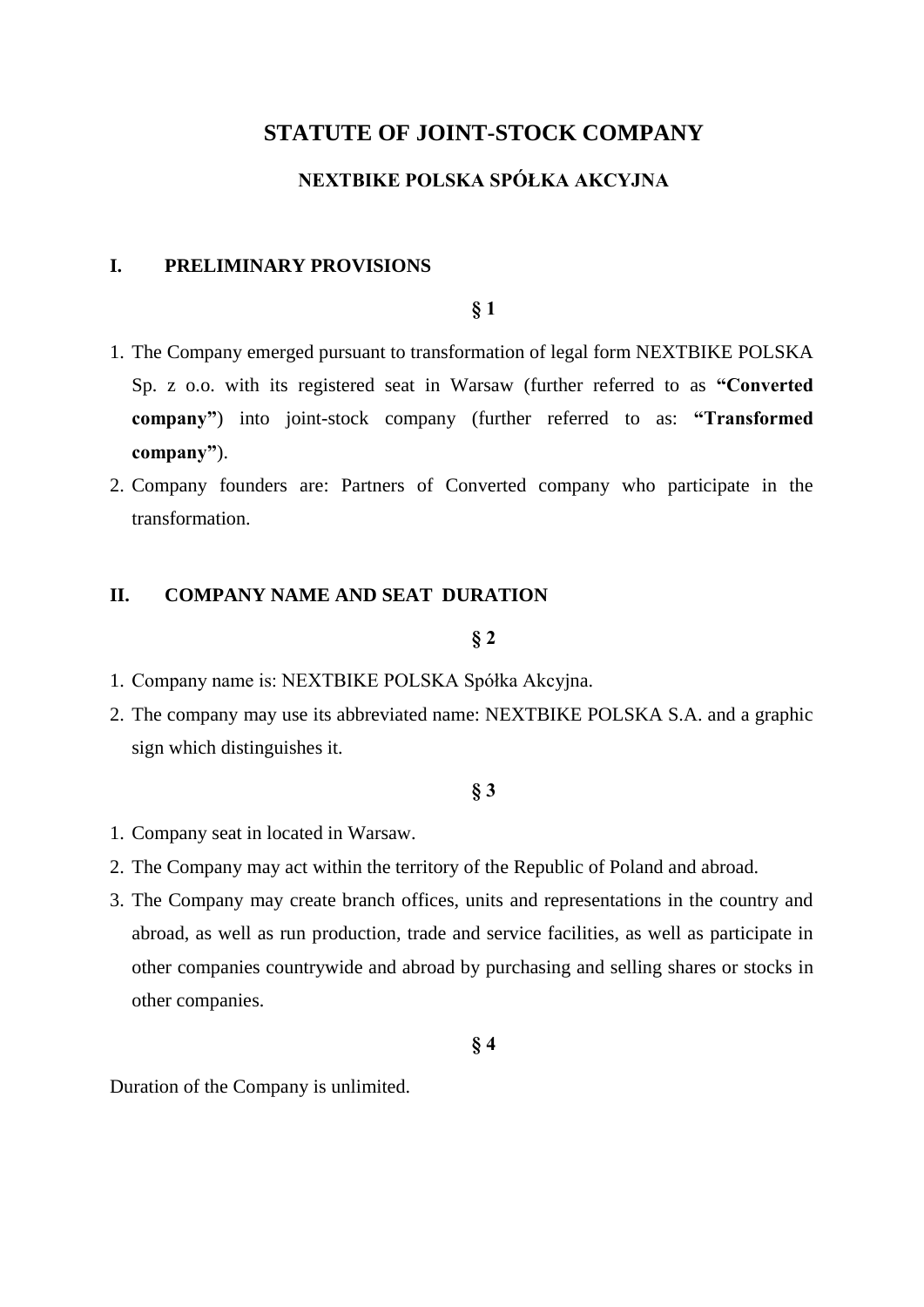# **III. SUBJECT OF COMPANY SCOPE**

**§ 5**

- 1. Subject of Company activity was specified in accordance with the items of Polish Classification of Activity.
- 2. Subject of Company activity is:
	- 1) 77.21.Z- Rental and lease of recreation and sport equipment,
	- 2) 47.79.Z- Retail sale of used items conducted in specialized stores,
	- 3) 46.90.Z Non-specialized wholesale,
	- 4) 30.92.Z Production of bikes and wheelchairs,
	- 5) 33.17.Z –Repair and conservation of the remaining transport equipment,
	- 6) 47.99.Z Other retail sale conducted outside store network,

stalls and marketplaces,

7) 63.99.Z – Other service activity in the scope of information not classified elsewhere,

8) 73.11.Z – Activity of advertising agencies,

9) 73.12. -Activity related to media representation,

10) 73.12.D – Mediation in sale of spots for advertising purposes in

other media,

11) 73.12.B – Mediation in sale of spots for advertising purposes in

printed media,

12) 73.12.C – Mediation in sale of spots for advertising purposes in electronic media (internet),

13) 47.78.Z – Retail sale of remaining new goods conducted in

specialized stores,

14) 77.39.Z – Rental and lease of remaining devices, appliances and material goods,

not classified elsewhere,

15)  $82.20.Z -$ Call centre activity,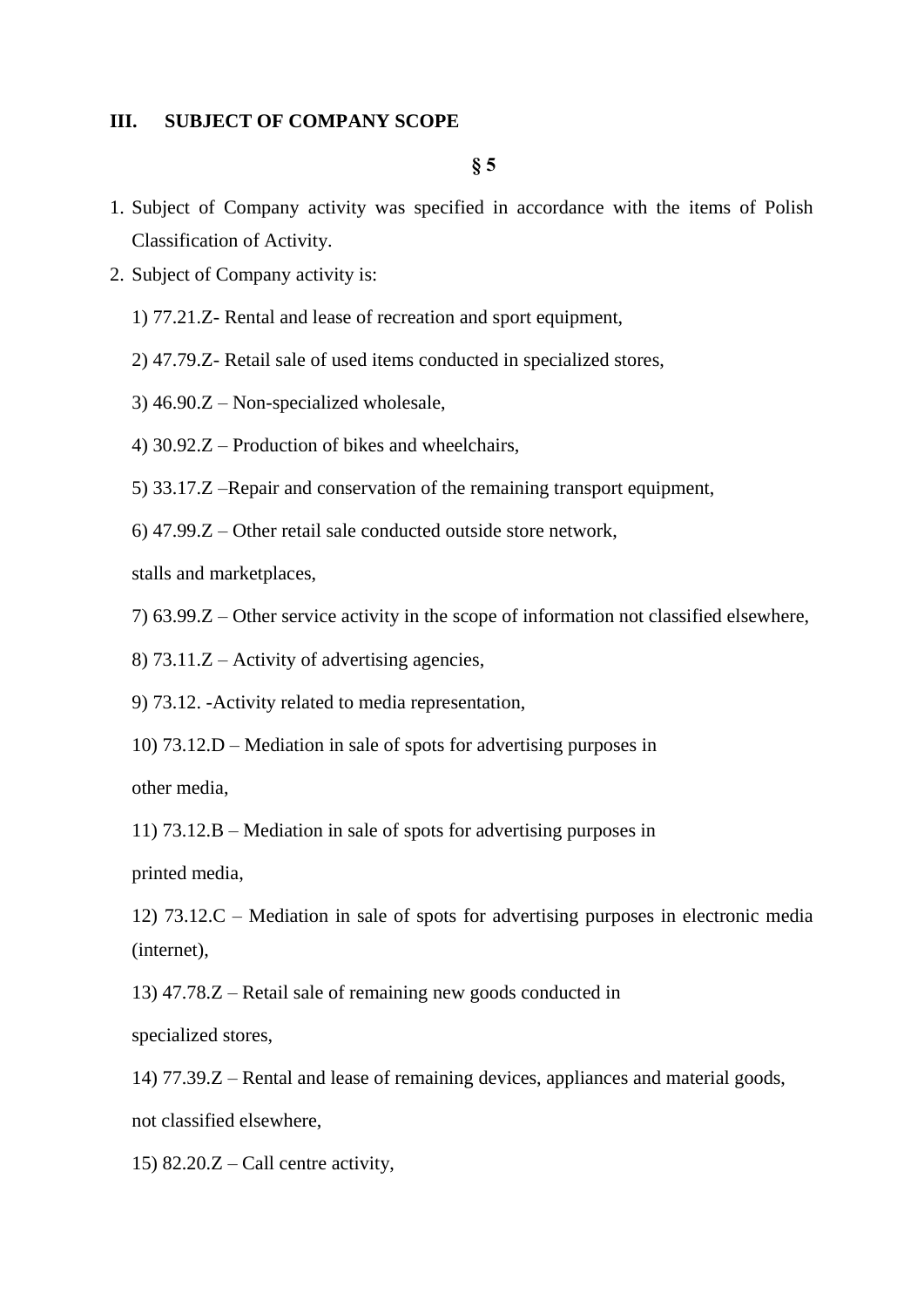16) 33.19.Z – Repair and conservation of remaining equipment and accessories,

17) 96.09.Z – Other service activity, not classified elsewhere,

18) 42.99.Z –Works related to the construction of remaining land engineering objects and water engineering objects, not classified elsewhere,

19) 52.21.Z – Service activity supporting land transport,

20) 63.11.Z – Data processing; internet websites management (hosting) and similar activity,

21) 79.90.B – Activity in the scope of tourist information,

22) 64.19.Z – Other monetary intermediation,

23) 64.92.Z – Other forms of granting loans.

3. Activity for conduct of which concession, permission is required or one which is conditioned by fulfilment of other requirements, shall be carried out by the Company post prior obtaining of concession or permission or fulfilment of other requirements which are legally binding.

# **§ 6**

Significant change of subject of activity occurs without purchase of shares by shareholders who do not consent to the given change, should a resolution be passed at the General Meeting of Shareholders with majority of two thirds of votes in the presence of persons representing at least half of the company share capital.

# **IV. COMPANY SHARE CAPITAL RIGHTS AND OBLIGATIONS OF SHAREHOLDERS**

- 1. Company share capital amounts to PLN 107,100 (in words: one hundred and seven thousand zloty).
- 2. Company share capital shall comprise of 1,071,000 ( in words: one million seventy one thousand) shares, including:
	- 1) 765,000 (seven hundred and sixty five thousand) prescribed preference shares of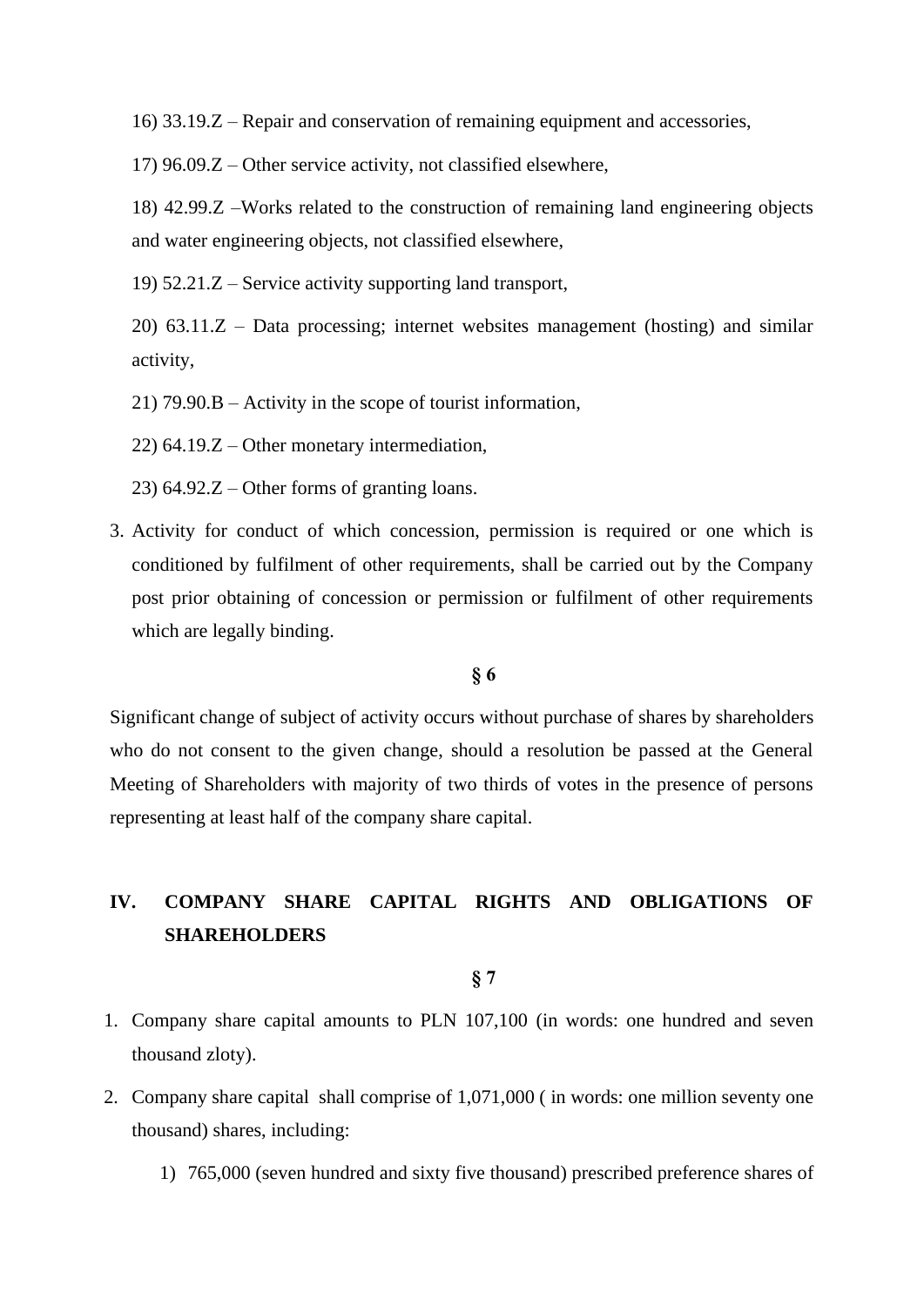A series, with nominal value of PLN 0,10 (in words: ten grosz) each. Shares of A series are preference shares as to the voting right in such a way, so that two votes at the General Meeting of Shareholders falls for one share;

- 2) 255,000 ( in words: two hundred and fifty five thousand) ordinary prescribed shares of B series with nominal value of PLN 0.10 ( in words: ten grosz) each;
- 3) 51,000 (in words: fifty one thousand) of ordinary prescribed shares of C series with nominal value of PLN 0.10 (in words: ten grosz) each.
- 3. Initial share capital of the Company was covered in full throughout the process of transformation of legal form of the Company.
- 4. Conversion of prescribed shares into bearer shares, with the exception of restrictions stemming from the provisions of law is possible at a written motion of shareholder submitted before the Management Board with an indication of number and volume of prescribed shares subject to exchange. The Resolution regarding conversion of prescribed shares into bearer shares is taken within 30 (thirty) days, counting from the day of submission of the motion. Point concerning a change to the statute is placed on the agenda of the closest General Meeting of Shareholders in order to adjust its content to the factual number of prescribed shares and bearer shares.

- 1. The Company may issue bearer shares or prescribed shares in the framework of company capital increase.
- 2. Management Board is authorized to increase company share capital through issuance of new shares with total nominal value not exceeding PLN 76,500.00 (in words: seventy six thousand five hundred zloty), by way of one or several increases of share capital within boundaries specified above (target capital).
- 3. Authorization to increase company share capital under target capital expires within 3 (three) years from the day of entry into register of entrepreneurs of transformation of the legal form of the Company, as specified in § 1 par. 1 of the Statute.
- 4. Subject to par. 6 and 7, provided that the provisions of the Code of Commercial Companies do not state otherwise, the Management Board decides about all matters related to an increase of company share capital under the target capital.
- 5. Shares issued under target capital may be obtained in exchange for financial or non-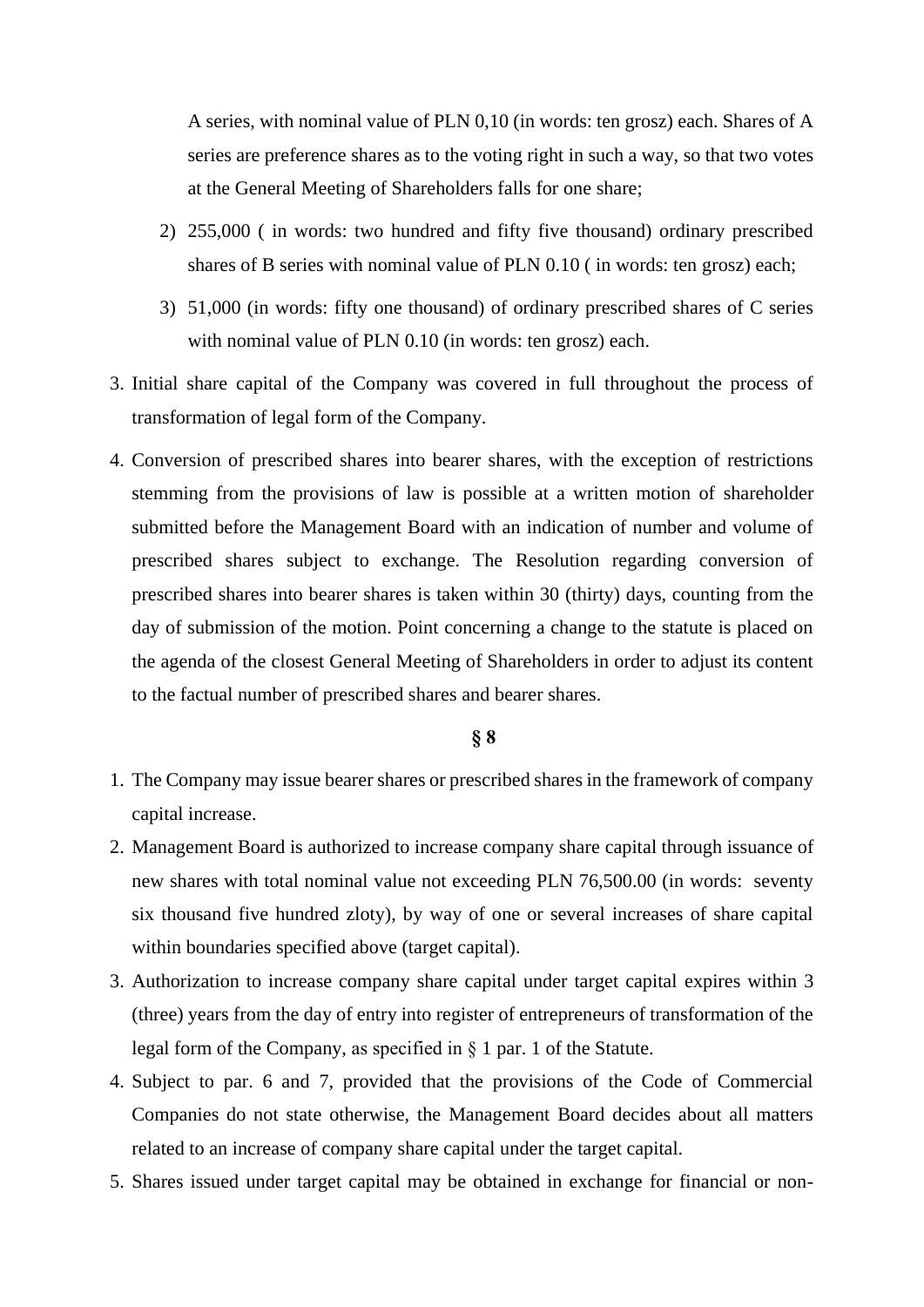financial input.

- 6. Resolutions of the Management Board with regards to establishment of issue price of shares under target capital or issuance of shares in exchange for non-financial input require consent of the Supervisory Board.
- 7. Deprivation of shareholders of the entitlement to collection entirely or partially concerning each increase of company capital within the framework of target capital requires resolution by General Meeting of Company Shareholder concluded in accordance with art. 433, § 2 of the Code of Trade Companies.

# **§ 9**

- 1. Shares of the Company may be redeemed exclusively with the consent of Shareholder by way of obtaining shares by the Company (voluntary redemption).
- 2. Detailed conditions and mode of voluntary redemption of shares is each time defined by the resolution of General Meeting of Shareholders.
- 3. Company, pursuant to the resolution of the General Meeting of Shareholders may issue debentures exchangeable for shares of the Company or debentures with priority right. Company, pursuant to a resolution of the General Meeting of Shareholders, may issue also subscription warrants. Deprivation of shareholders entirely or partially of entitlement to obtain securities, including exchangeable debentures, debentures with priority right, subscription warrants issued by the Company under each increase of company share capital, including conditional one, requires each time a resolution of the General Meeting of Shareholders passed in accordance with the requirements stemming from art. 433, § 2 of Commercial Companies Code.

# **§ 10**

Execution of voting right by the pledgee or user of shares of the Company requires consent by the Company Management Board, expressed in the form of resolution. Resolution regarding granting consent or refusal for execution of voting right by pledgee or user of shares shall be made by the Management Board within two months counting from the day of obtaining a written motion indicating number of shares on which pledge or usufruct was set and person of pledgee or user.

# **§ 11**

1. Transfer of registered preference shares without adhering to the mode specified in the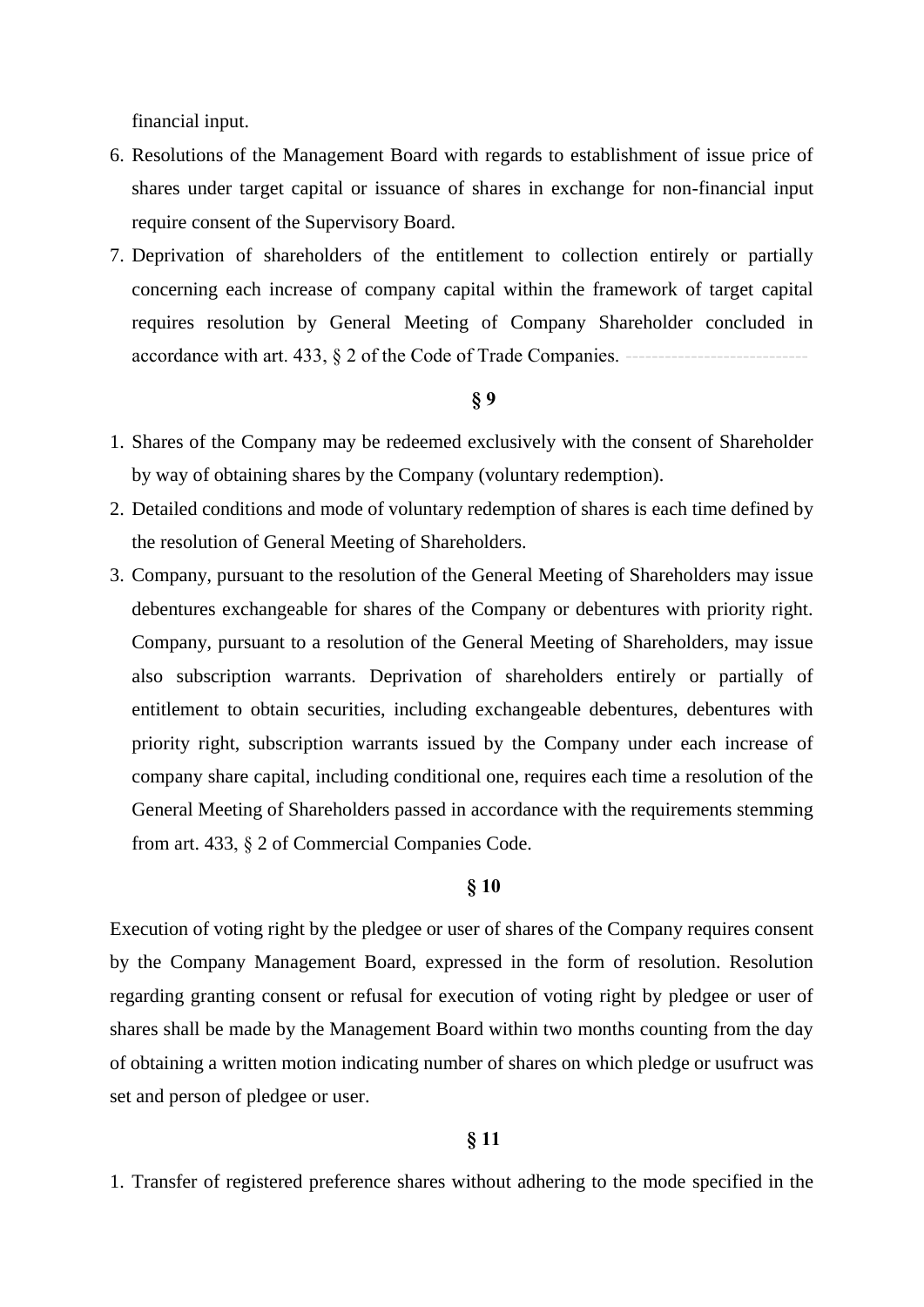Statute is void towards the Company.

2. So far shareholders with bearer preference shares are entitled to priority purchase of preference bearer shares designated for sale. Shareholder who intends to sell preference bearer shares is obliged to:

1) inform in writing all Shareholders and Company Management Board of his or her intention to sell preference bearer shares with an indication of purchaser, number of shares designated for sale and the price agreed with the purchaser;

2) simultaneously with notification, offer shares designated for sale to all privileged shareholders who are in possession of preference bearer shares on conditions specified in the below art. 3-7. Shareholder's offer ought to contain for its validity authorization of the Company for receipt of declarations on the subject of offer acceptance.

- 3. In the event of an intention to sale preference bearer shares, the remaining shareholders who are in possession of preference bearer shares may purchase the offered shares for the price equal to the sale price specified in the notification, as noted in art. 2 point 1 above.
- 4. Shareholders with preference bearer shares may execute priority right within 14 (fourteen) days from obtaining notification through submitting before the Company Management Board a declaration on realization of priority right and acceptance of offer. In the event when declaration on realization of priority right covers shares in volume which exceeds the volume designated for sale, Company Management Board shall make proportional reduction of number of shares covered by declarations on realization of priority right and subsequently, to the number of bearer shares obtained by Shareholders who avail of priority right.
- 5. Company Management Board, within 7 (seven) days counting from expiry of term for submission of declarations on intention to execute priority right, as specified in par. 4, shall elaborate a list of persons who submitted such declarations and pass it onto the Shareholder who intends to sell shares and Shareholders who avail of the priority right. List shall include indication of persons entitled to priority right with allocation to each of them the volume and numbers of obtained shares.
- 6. Term of payment for the shares obtained in priority mode amounts to 60 (sixty) days counting from passing by the Company Management of the list to the interested parties, as specified in paragraph 5 above.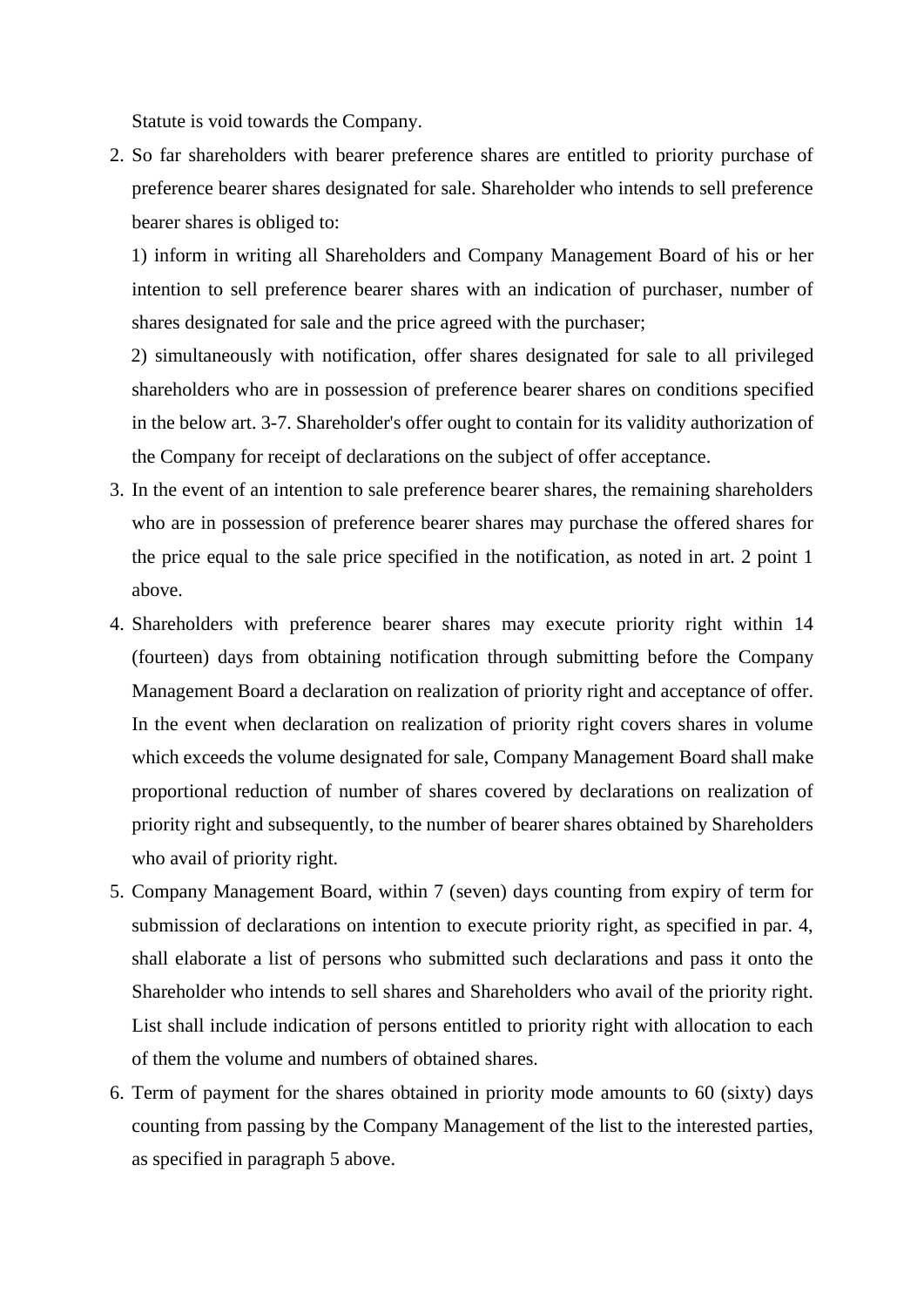7. In the event of expiry of payment term for shares, the Shareholder may sell them entirely or partially to the purchaser specified in the notification and on conditions specified therein.

# **V. COMPANY GOVERNING BODIES**

**§ 12**

Governing bodies include:

- 1) Management Board,
- 2) Supervisory Board,
- 3) General Meeting.

#### *Management Board*

# **§ 13**

- 1. Management Board manages Company matters and represents it.
- 2. All matters of the Company which are not reserved for competencies of the remaining governing bodies of the Company.

# **§ 14**

- 1. The Management Board comprises between 1 (one) and 4 (four) persons, appointed for the period of joint term of office lasting 4 (four) years.
- 2. Chairman of the Company Management Board and the remaining members of the Management Board are appointed and dismissed by the Supervisory Board.

- 1. Two members of Management Board acting jointly or one member of Management Board acting jointly with a proxy are authorized to submit declarations of will and signing documents on behalf of the Company.
- 2. For execution of legal actions between the Company and Company's Management Board's member the Company is represented by the Supervisory Board, whose Chairman acts on behalf of Supervisory Board and in the event of his absence, another member of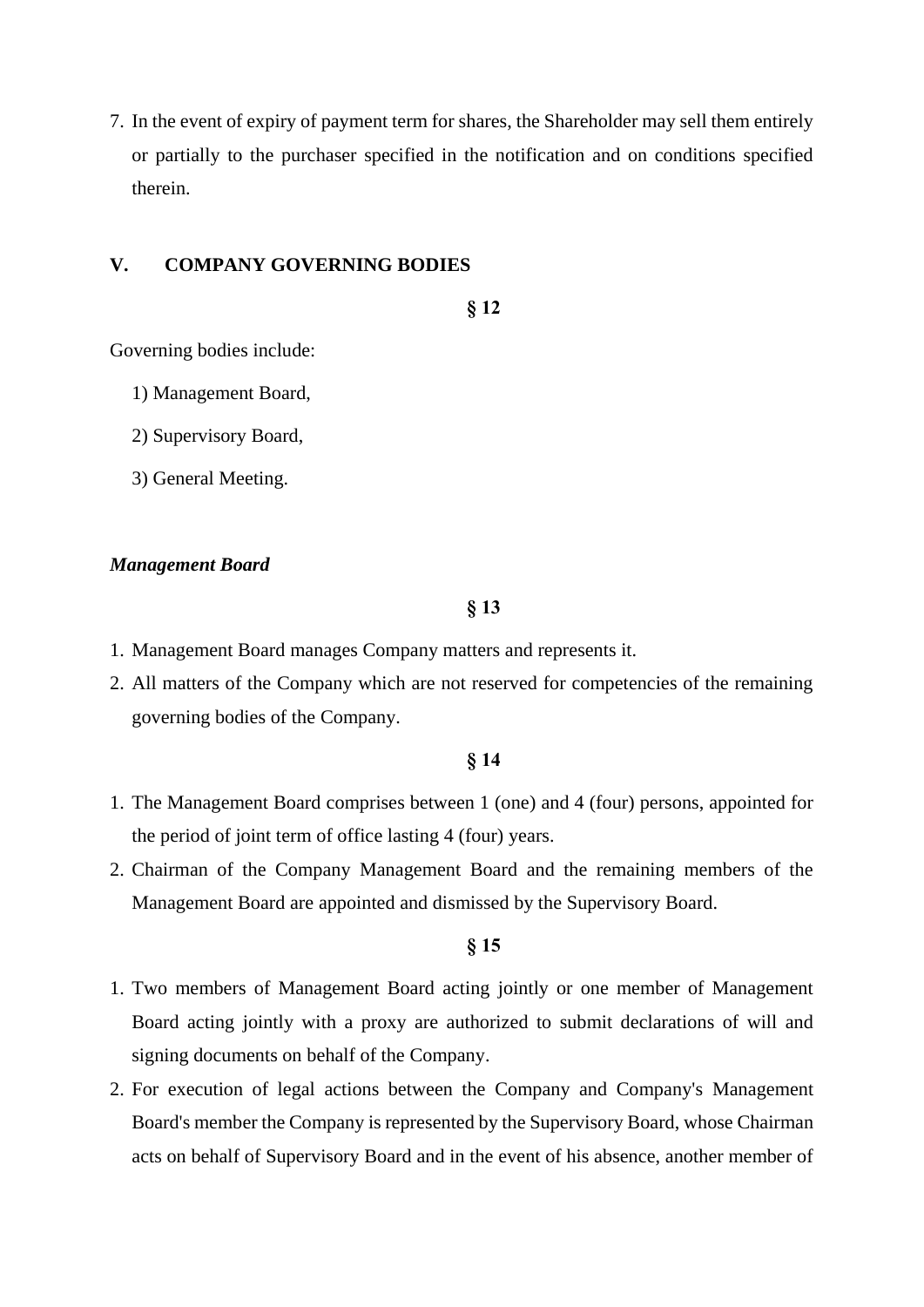the Supervisory Board, indicated by means of the resolution of the Supervisory Board.

# **§ 16**

- 1. Chairman of the Management Board supervises the works of Management Board and, in particular, coordinates, supervises and organizes the work of Management Board members, as well as announces and leads the sessions of Management Board. In the event of equality of votes during voting at the meeting of Management Board, the vote of Chairman decides about the outcome of voting.
- 2. Mode of work of the Management Board is specified by Bylaws of the Management Board, resolved by it and approved by the Supervisory Board.
- 3. Bylaws specifies at least:
	- a) matters which require collective consideration by the Management Board,
	- b) principles of resolving resolutions in a written mode.
- 4. In matters which do not exceed the standard mode of Management Board, each of its members may conduct matters for the Company on his or her own. Resolutions of the Management Board are passed in case of matters which exceed standard management, as well as in case of each matter when it is so requested by one of the members of Management Board.
- 5. Presence of at least half of the members of Management Board, including its Chairman is necessary to maintain validity of resolutions of Management Board.

#### *Supervisory Board*

# **§ 17**

1. Supervisory Board comprises between 3 (three) and 6 (six) members appointed by the General Meeting of Shareholders for the period of term of office lasting 5 (five) years. Regardless of the above, Supervisory Board may pass resolutions if members in the number required by generally binding provisions of law form its part.

1a From the date of obtaining by the Company the status of public company in the meaning of the act of 29 July 2005 on public offer and conditions of introducing financial instruments for organized trading system and on public companies the Supervisory Board includes between 5 (five) and 6 (six) members of appointed by the General Meeting for the period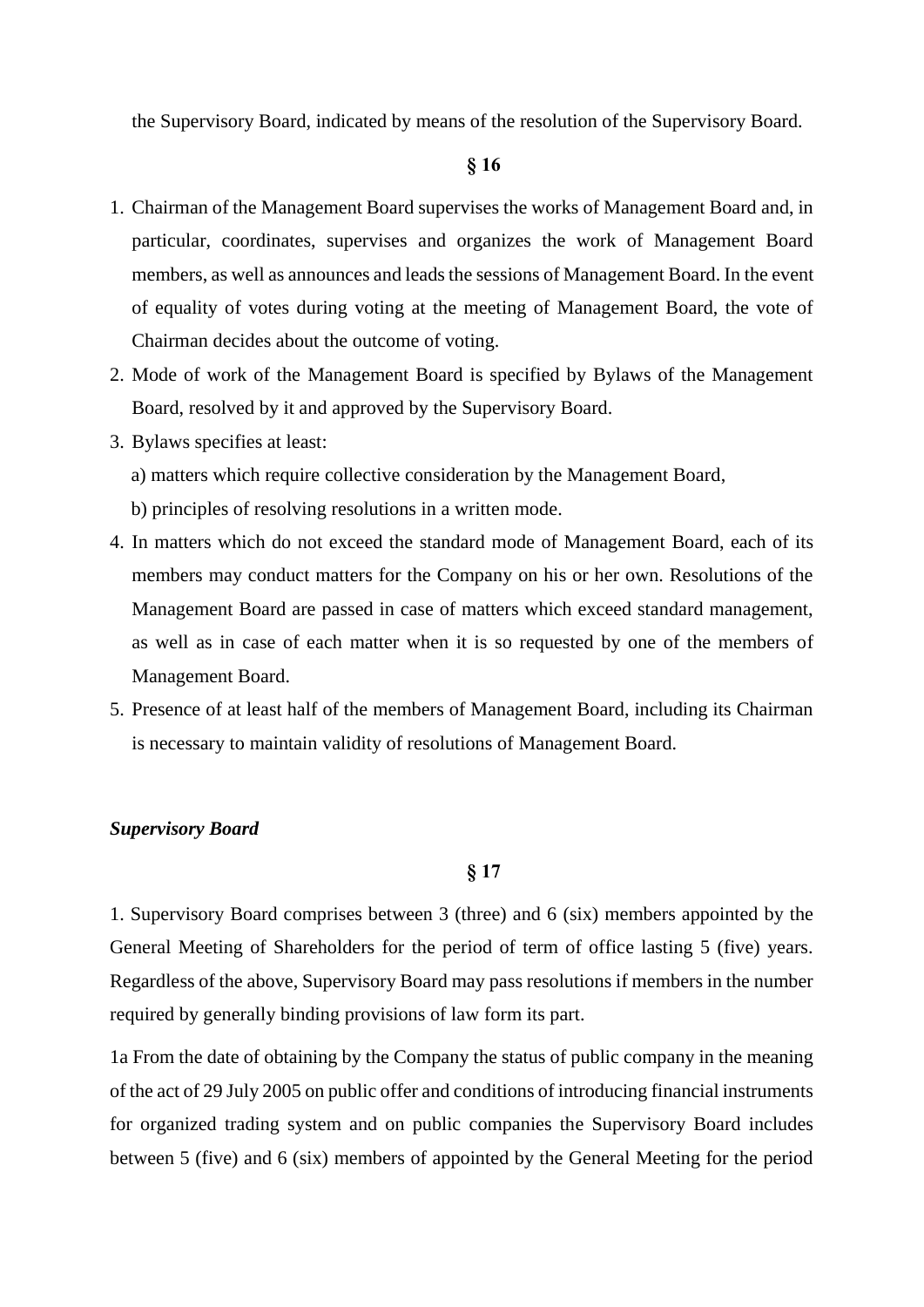of joint term of office lasting 5 (five) years.

2. General Meeting specifies the number of members of Supervisory Board for a given term of office, including that the General Meeting may conduct change to the number of members of a given term of office during its validity.

3. In case of submission by one of the members of Supervisory Board the need for conduct of specified supervising actions, the Supervisory Board shall resolve a resolution on delegating him for individual conduct of supervising actions.

# **§ 18**

- 1. The Supervisory Board may select from its members the Chairman of Supervisory Board. The Supervisory Board may appoint Deputy Chairman of the Supervisory Board and the Secretary of Supervisory Board. The Supervisory Board may dismiss from the function each person appointed on the basis of the provisions included in the previous sentence.
- 2. Each member of the Supervisory Board may be selected for further term of office.
- 3. Member of the Supervisory Board may at each time submit resignation from performing his or her function. Resignation is submitted in the written form to the Management Board.
- 4. In case of submission of resignation by member of the Supervisory Board or expiry of mandate for the selected member of Supervisory Board due to another cause, Management Board shall arrange for the General Meeting in order to supplement the composition of Supervisory Board.

- 1. The Supervisory Board conducts ad hoc meetings, however, no less frequently than once a quarter.
- 2. The place of meetings of the Supervisory Board is Warsaw. In the event when all members of the Supervisory Board express in writing, under the pain of nullity, consent for it the meeting may be held in a different location. The consent may concern only and exclusively the meeting the place, date and time of which was specified in detail in the contents of notification encompassing the consent.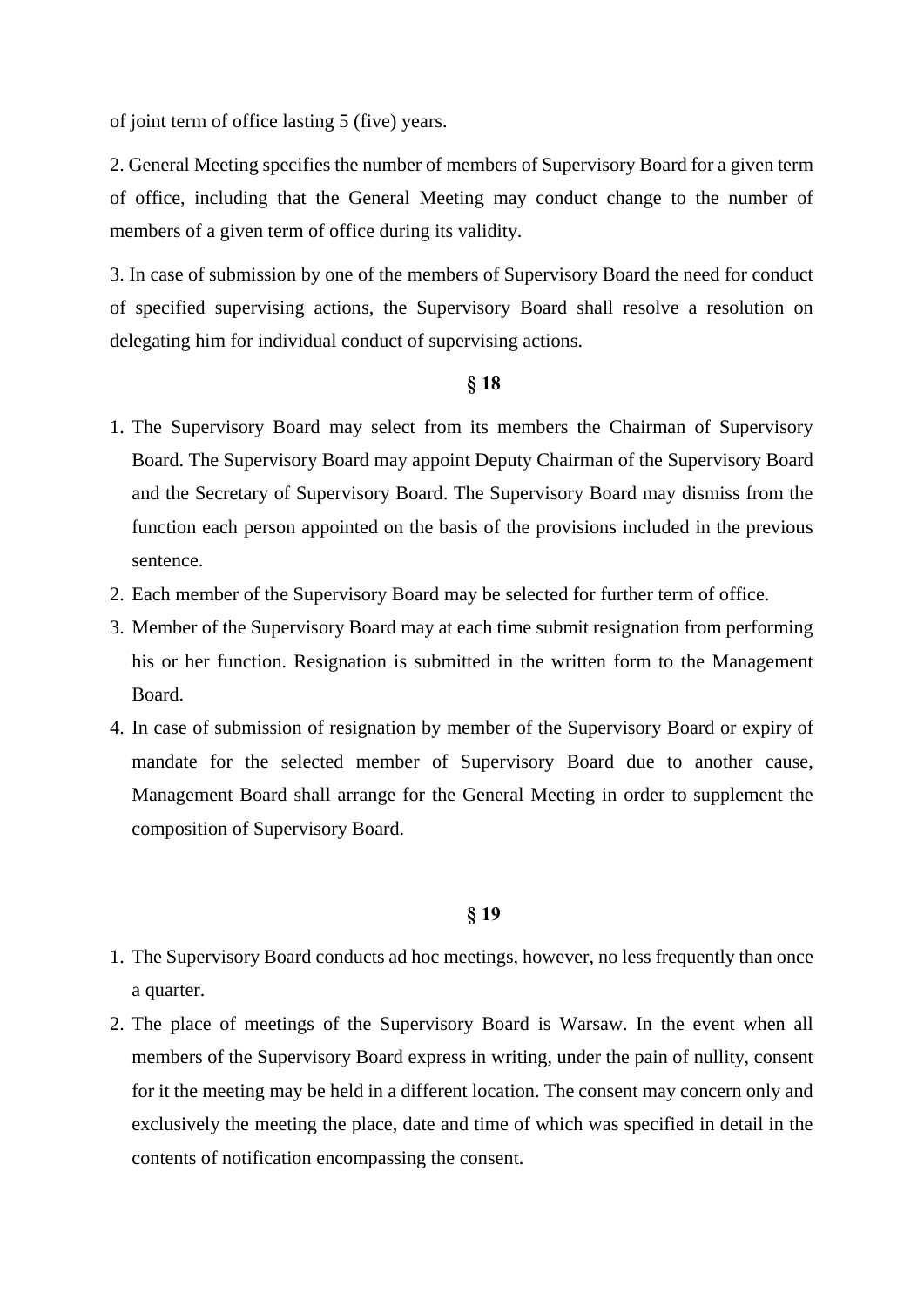- 1. Meeting of the Supervisory Board is issued by the Chairman of the Supervisory Board at his or her own initiative or pursuant to a motion of another member of the Supervisory Board.
- 2. The first meeting of the Supervisory Board in the new term of office, is set up by the Chairman of the Supervisory Board of previous term of office within one month from the date of General Meeting on which member of the Supervisory Board were selected for the new term. In case of not convening the meeting in this mode, the meeting of the Supervisory Board shall be announced by the Management Board.
- 3. Invitation to the meeting of the Supervisory Board, covering the agenda of the meeting, ought to be passed onto each member of the Supervisory Board in writing or via electronic means at least 7 (seven) days prior to the date of meeting. Invitation ought to specify the date, time and place as well as order of the meeting.
- 4. Change to the order of meeting of the Supervisory Board, submitted to the member of Supervisory Board may occur solely and exclusively when all member of the Supervisory Board are present at the meeting and neither of them submits an objection to the change in the order of meeting in its entirety or part.

# **§ 21**

Meetings of the Supervisory Board are conducted by the Chairman of the Supervisory Board and in the event of his absence, by a member of the Supervisory Board authorized to it in writing by the Chairman of the Supervisory Board.

- 1. Subject to par. 4 below, the Supervisory Board resolves resolutions during meetings.
- 2. The Supervisory Board resolves resolutions at the meetings in an open voting, unless pursuant to a motion of any member of the Supervisory Board a secret voting was agreed. In matters concerning the selection and dismissal of any member or members of Management Board or Chairman of Supervisory Board, resolutions are passed by means of secret voting.
- 3. Members of Supervisory Board may participate in resolving resolutions of the Supervisory Board by submitting their votes in writing by means of another member of Supervisory Board.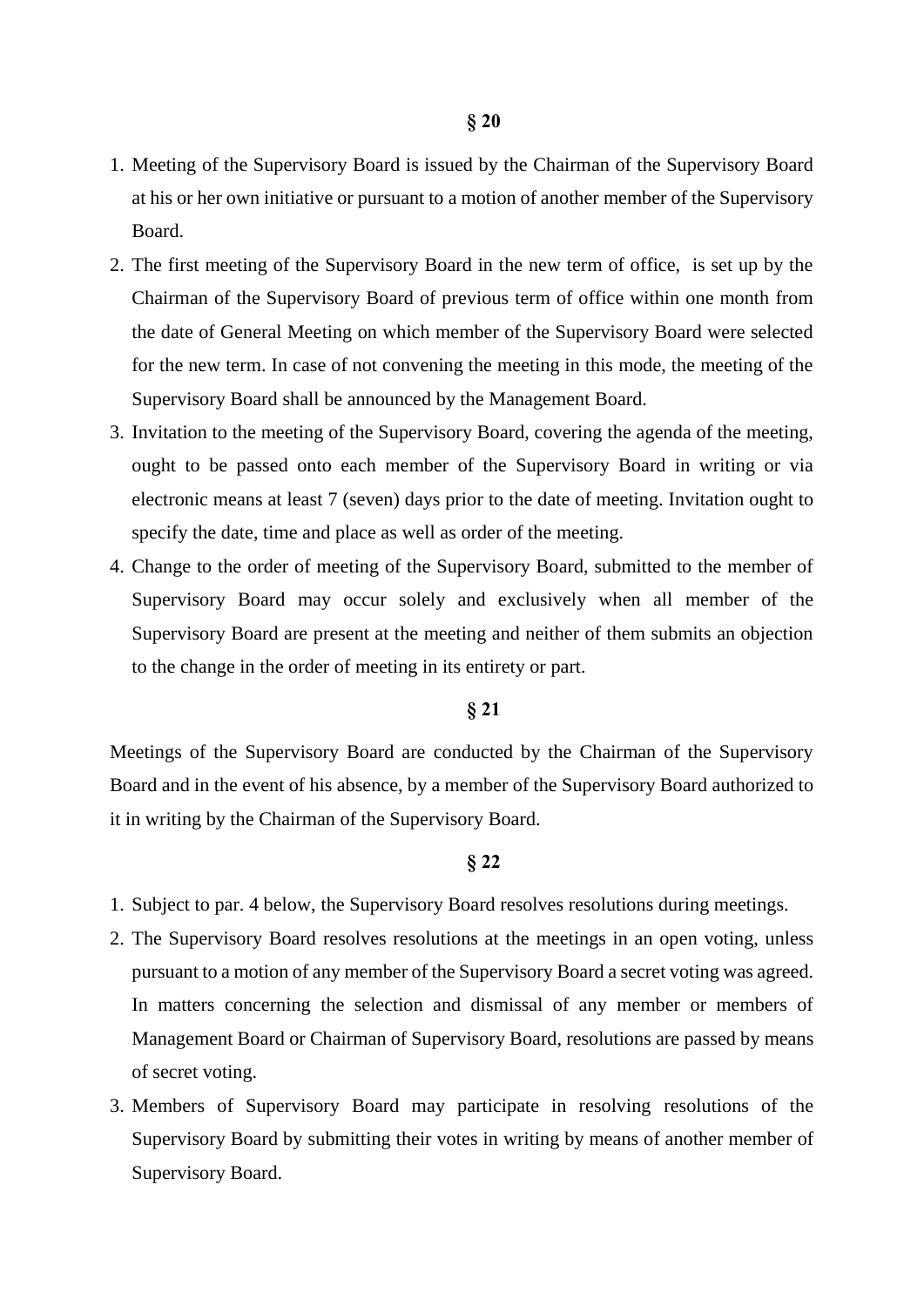- 4. Supervisory Board may pass resolutions outside the meeting in a written mode (by circulation) or with the use of direct remote communication means. Resolution is valid once all members of the Supervisory Board have been informed of the contents of draft resolution.
- 5. Resolving the resolution of the Supervisory Board without the conduct of meeting by means of direct remote communication takes place in a way and according to the principles specified in the Bylaws of the Supervisory Board.

# **§ 23**

- 1. The Supervisory Board elaborates an annual report on its activities covering each subsequent financial year. The report contains at least brief assessment of Company situation which encompasses the assessment of internal control system and the system of management of significant risks for the Company, as well as assessment of the work of Supervisory Board.
- 2. The Supervisory Board presents the report as specified in par. 1 for approval by the General Meeting of Shareholders which occurs in the financial year falling directly after the financial year which the report concerns.

# **§ 24**

Members of the Supervisory Board may be granted remuneration. Principles of payment and amount of remuneration are specified in a resolution of the General Meeting.

# **§ 25**

Detailed organization and method of operating of the Supervisory Board is specified in the bylaws resolved by the Supervisory Board.

#### **§ 26**

- 1. The Supervisory Board supervises the activity of the Company in all areas of its activity.
- 2. Competencies of the Supervisory Board, apart from other matters included in the provisions of Commercial Companies Code, provisions of other acts and regulations of the hereby Statute, involve:

1) selection of certified auditor in order to conduct audit of financial report provided that a consolidated financial statement of capital group of the Company has been elaborated, 2) acceptance of consolidated text of Company Statute, elaborated by Company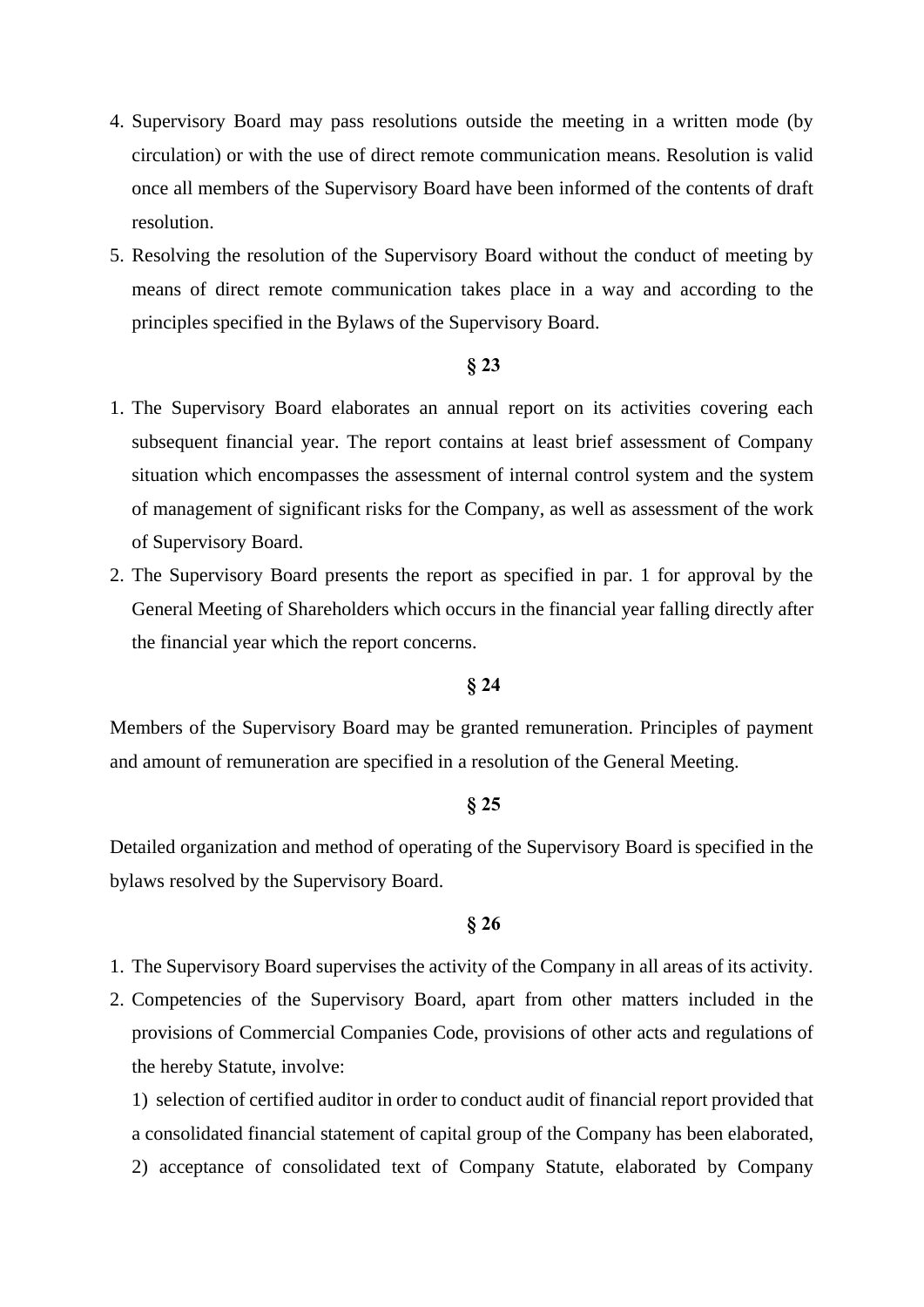Management Board,

3) establishing the principles and amount of remuneration for the members of Management Board, as well as granting consent for the principles and amounts of remuneration for the proxy,

4) establishing the content of all agreements with members of the Management Board, in particular work contracts or managerial contracts,

5) granting consent for the purchase and sale by the Company of properties, perpetual usufruct or participation in property,

6) granting consent for other provisions than those on account of remuneration for the work carried out by the Company towards members of Management Board or proxy,

7) granting consent for disposal by the Company of the right or incurring obligations for services with a value exceeding PLN 1,000,000 (in words: one million zloty) net,

8) approval of annual budget of the Company, financial plans and Company investments, presented by the Management Board,

9) granting consent for the conduct of any actions by the Company (including, in particular incurring obligation), which was not encompassed by the Supervisory Board in the budget or business plan and the value of which exceeds the amount of PLN 250,000 (in words: two hundred and fifty thousand zloty),

10) appointing and dismissing members of Management Board,

11) approving Bylaws of the Management Board,

12) granting consent for any transactions with related entities towards: Company, shareholders, members of Management Board or members of Supervisory Board,

13) granting consent for concluding any agreements pursuant to which the Company is obliged to limit the scope of its activity or refrain from a specific activity, in particular, agreement on non-competition,

14) granting consent for concluding by the Company (as well as change and termination) of agreements concerning currency options,

15) granting consent for concluding by the Company (as well as each change and termination) to loan agreements, credit agreements or agreements of similar nature with banks and other financial institutions,

16) granting consent by the Company for granting guarantee or collateral for execution of liabilities by any third parties, as well as issuance or ordering issuance of bank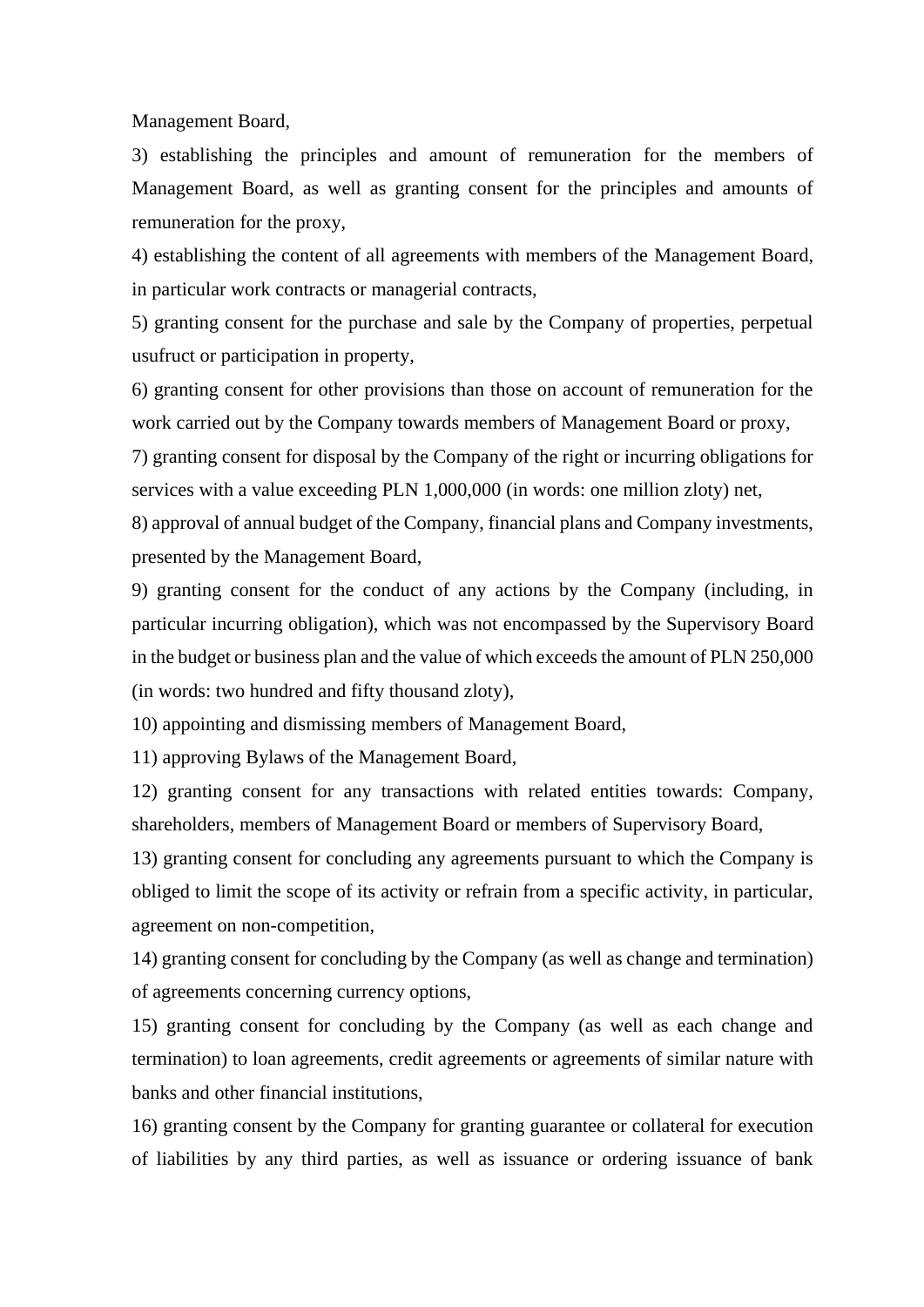guarantee, letter of credit or promissory note or other similar financial instruments.

A member of Supervisory Board cannot vote in case of matters concerning him personally or financially.

3. Resolutions of the Supervisory Board are passed with standard majority of votes, provided that in each case resolving of resolution by the Supervisory Board requires for its validity the presence of at least half of the members of the Supervisory Board. In the event of submitting an equal amount of votes, the Chairman of the Supervisory Board shall have a casting vote.

# *General Meeting of Shareholders*

#### **§ 27**

- 1. General Meetings of Shareholders take place in the Company seat. General Meeting may resolve its own bylaws specifying in detail the mode of conduct of meetings.
- 2. General Meeting of Shareholders is commenced by the Chairman of the Supervisory Board or person designated by him. In the event when the Chairman of the Supervisory Board cannot be present at the General Meeting or does not indicate a person for its opening, the General Meeting shall be commenced by the Chairman of the Management Board or person indicated by him and in the event of lack of these persons, by Shareholder or persons representing a Shareholder with the highest percentage of shares in the Company share capital, present at the General Meeting.
- 3. General Meeting selects the Chairman of the Meeting amongst the authorized for participation members of the General Meeting. -----------------------------------------------

#### **§ 28**

1. Competencies of the General Meeting include, in particular, resolving resolutions in the following matters:

1) consideration and approval of financial report of the Company and Management Board's report on Company's activities in the previous financial year,

2) division of profit or covering of loss,

3) granting members of Company's governing bodies a vote of acceptance for the conduct of their duties,

4) creation and termination of reserve capitals, special funds and defining their